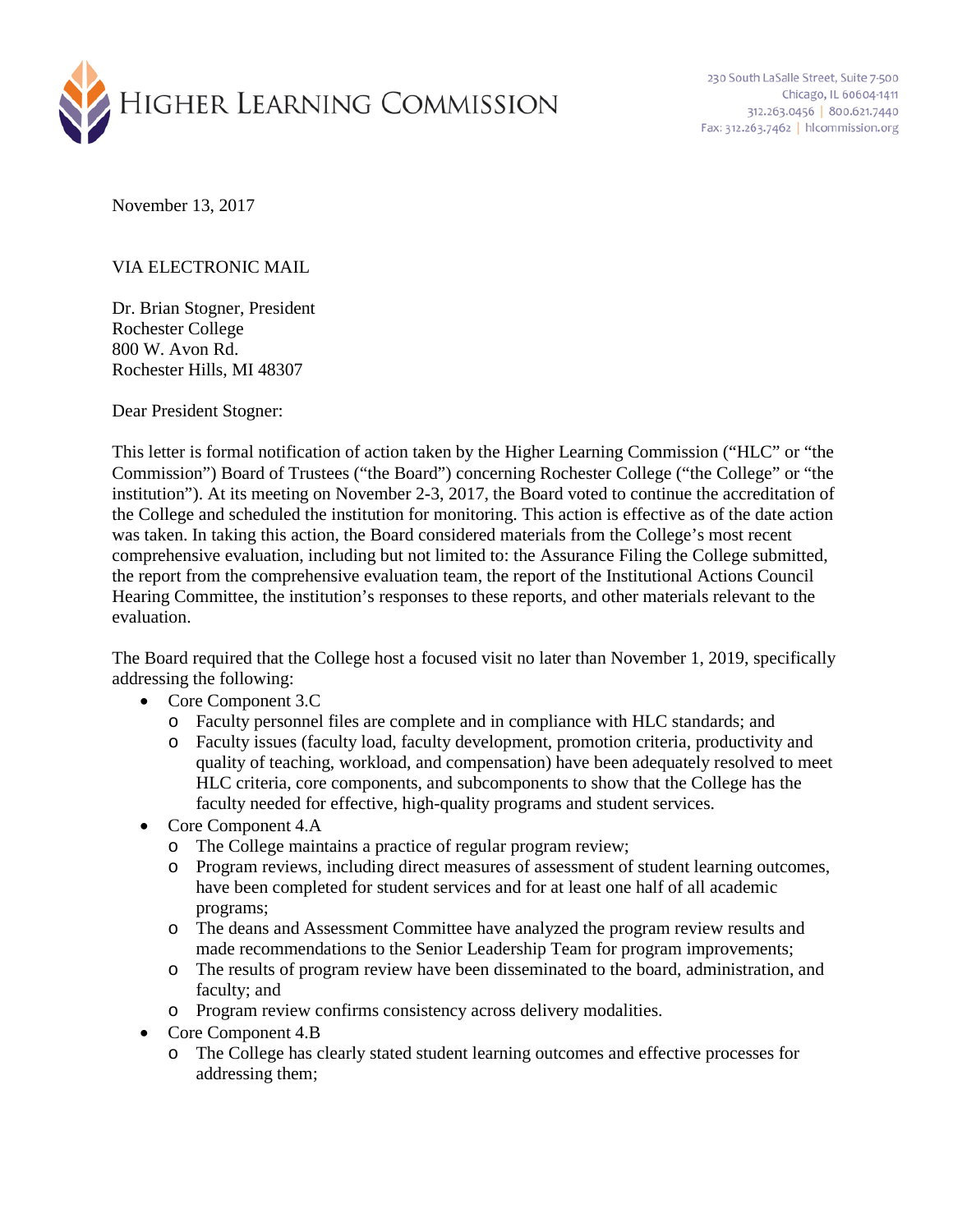- o The College provides formal data as evidence of student learning assessments that it claims for its curricular and co-curricular programs;
- o The College provides examples of improvements that show how assessment results have been used to positively impact student learning; and
- o The College's processes, methodologies, and faculty and staff involvement demonstrate an institutional culture of assessment.
- Core Component 5.C
	- o The College has a strategic plan that demonstrates integrated long-range planning that anticipates and prepares for uncertainties in financial markets and enrollments; and
	- o The College provides evidence of the systematic use of data (including assessment data) to inform decisions relating to budgeting and planning.

The Board maintained the College on the Standard Pathway with its next comprehensive evaluation for reaffirmation of accreditation in 2022-23.

The Board based its action on the following findings made with regard to the College:

The College meets Criterion Three, Core Component 3.C, "the institution has the faculty and staff needed for effective, high-quality programs and student services," but with concerns because:

- The College is still improving its relations with faculty, with particular attention on faculty workload, faculty development, promotion criteria, productivity and quality of teaching, workload and compensation;
- The College is now committed to address these faculty issues, but it will to take time to realize progress in these areas, especially since the key faculty leader, provost, position is not yet in place; and
- The College indicated in its response to the team report that it plans to have faculty personnel files in compliance with HLC standards by 2018.

The College meets Criterion Four, Core Component 4.A, "the institution demonstrates responsibility for the quality of its educational programs," but with concerns because:

- Program learning outcomes have only recently been established for all programs; rubrics are currently in the process of being developed; and an Assessment Committee has recently been put in place to oversee data collection, evaluation, and reporting cycles and workflows;
- Program reviews will begin in 2018-2019, which means that no evidence is currently available to analyze data; and
- The College has implemented a plan to follow up with graduates, using First Destination Survey, which will enable the College to survey and track its graduates, which will likely require a personnel change that will be implemented in fall 2017, and the tracking of graduates also will be extended beyond first year graduates.

The College meets Criterion Four, Core Component 4.B, "the institution demonstrates a commitment to education achievement and improvement through ongoing assessment of student learning," but with concerns because:

• The College has made significant and remarkable progress in establishing a viable assessment process, with new staff and new resources devoted institutionally to this matter, although evidence is not yet available to demonstrate results;